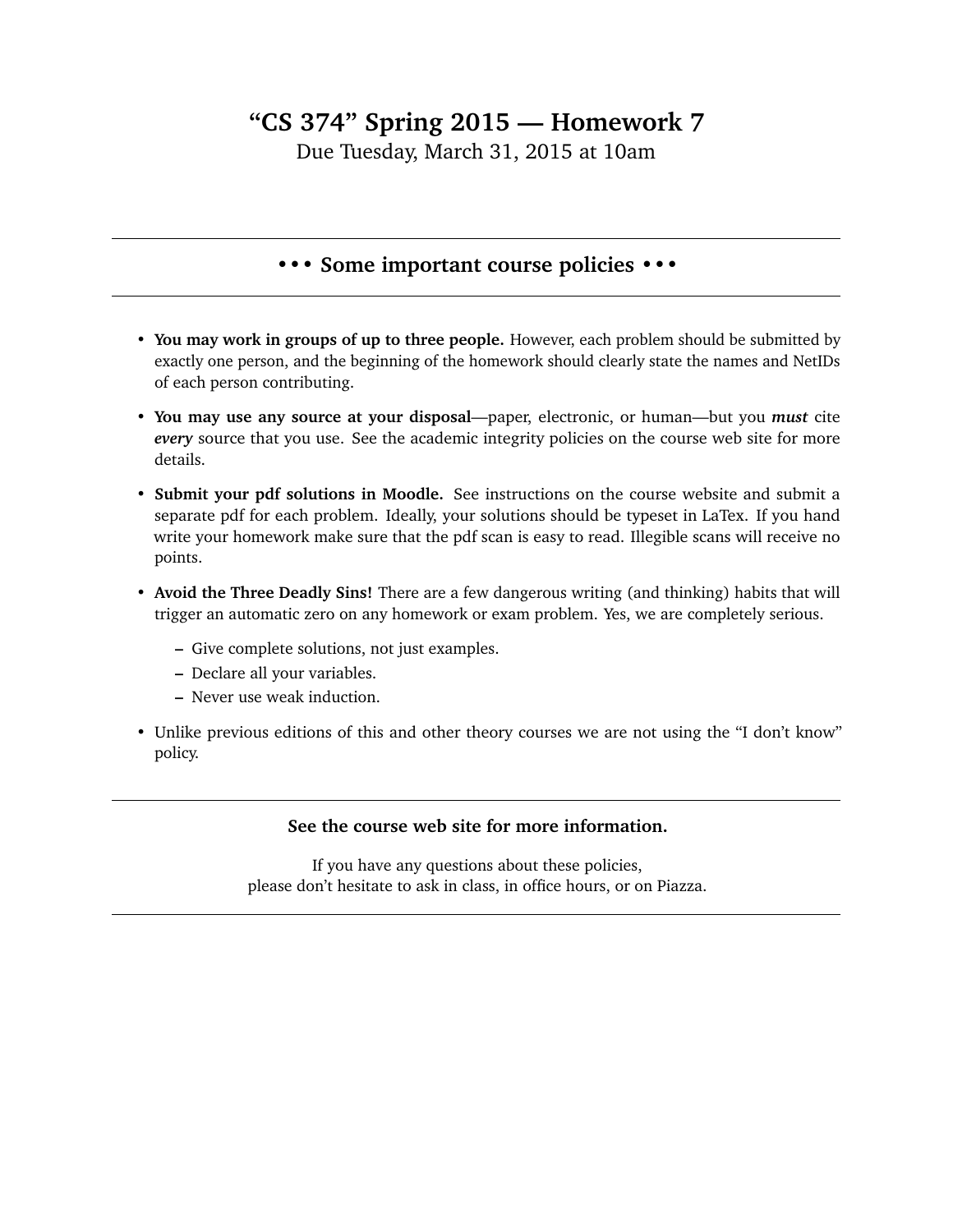1. Graphs are used to model many types of networks including telecommunication networks. We consider the following link monitoring problem. Given  $G = (V, E)$  we want to place monitors on a subset  $S \subseteq V$  of nodes so that all the links/edges can be observed by these monitors. If a monitor is placed on a node  $\nu$  it can observe all the edges incident to  $\nu$ . Naturally we wish to minimize the number of monitors. We will consider an even more general version where each node *v* has a weight  $w(v) \ge 0$  and the cost of placing a monitor at *v* is  $w(v)$ . The goal is to find a minimum weight subset of nodes that can monitor all the edges. Describe an efficient algorithm for this problem when the given graph is a tree  $T = (V, E)$ . A subset  $S \subset V$  is called a feasible solution if every edge is incident to some node in *S*. In the tree shown in the figure below  $\{a, d, b, j\}$  is a feasible solution. Another feasible solution is  $\{r, c, e, h, i, f, g\}$ . You can assume without loss of generality that the given tree is rooted at some arbitrary node as shown in the figure.



2. You are given *n* points  $p_1, p_2, \ldots, p_n$  on the real line. The location of  $p_i$  is given by its coordinate  $x_i$ . You are also given m intervals  $I_1, I_2, \ldots, I_m$  where  $I_j = [a_j, b_j]$  ( $a_j$  is the left end point and  $b_j$ is the right end point). Each interval *j* has a non-negative weight *w<sup>j</sup>* . An interval *I<sup>j</sup>* is said to *cover*  $p_i$  if  $x_i \in [a_j, b_j]$ . A subset  $S \subseteq \{I_1, I_2, \ldots, I_m\}$  of intervals is a cover for the given points if for each  $p_i$ ,  $1 \le i \le n$ , there is some interval in *S* that covers  $p_i$ . In the figure below, the intervals shown in bold form a cover of the points.



The goal is to find a minimum weight cover of the points. Note that a minimum weight cover may differ from a cover with minimum number of intervals.

- Give an example to demonstrate that the greedy algorithm that iteratively picks the interval with minimum ratio of weight to number of remaining uncovered points covered (this changes as algorithm picks intervals) does not yield an optimum solution.
- Describe a dynamic programming-based algorithm that computes an optimum solution.
- 3. Consider the same problem as the previous one. Now each interval has the same weight and hence the goal is to find the minimum number of intervals that cover the points. Describe a greedy algorithm that solves this problem. Don't forget to prove its correctness.